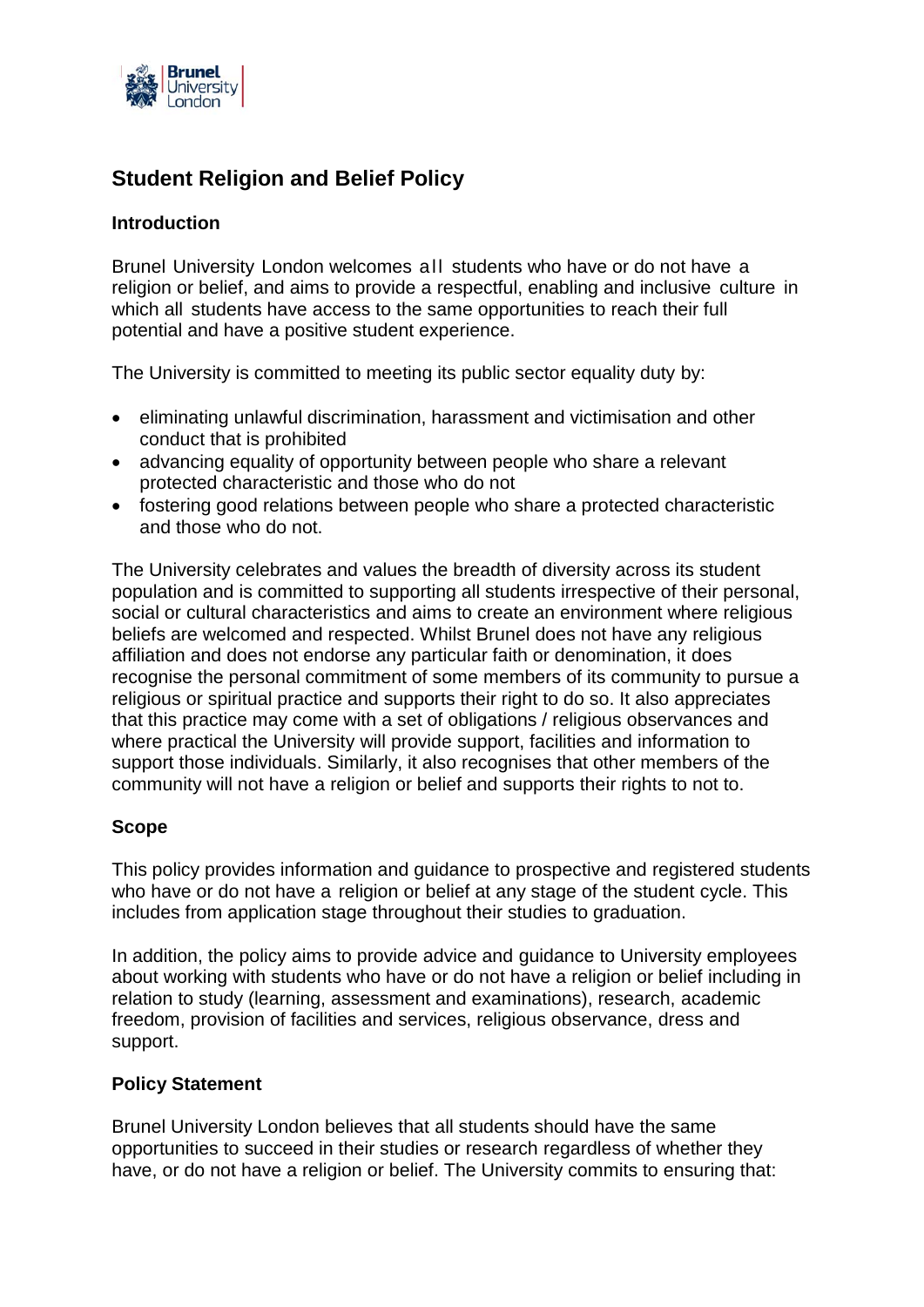

- students are not threatened or discriminated against or disadvantaged because they either have or do not have a religion or belief, whether it be from a fellow student, a University employee or a supplier, contractor or visitor to the University.
- all members of the University community are treated equally and fairly with respect and dignity.
- harassment, bullying and hate crime against students who have or who do not have a religion or belief will not be tolerated. Robust procedures are provided for students in Senate Regulation 6 and for staff in the Staff Disciplinary Policy and Procedures s.3 to deal with any allegations of harassment and bullying in a fair, impartial and timely fashion.
- all reasonable steps are taken to ensure that the University meets its public sector equality duties including for religion and belief.
- the whole University community is made aware of this policy and their responsibilities to which they are expected to comply.
- where reasonably practicable, appropriate facilities and services are provided to meet the religious needs of all students.
- employees are aware of their responsibilities to all students with or without a religion or belief and that any issues are addressed in a respectful and inclusive way.
- a communications plan is developed to launch and disseminate this policy to students and employees across the University.

### **Legal Context**

This policy incorporates the requirements of the Equality Act 2010 which provides protection for individuals from discrimination, and makes it unlawful to harass or discriminate someone on the grounds of religion or belief, or where they have no religion or belief. For further information on Brunel's Bullying and Harassment Policy, see [Bullying and Harassment Policy \(brunel.ac.uk\).](https://students.brunel.ac.uk/documents/Policies/bullying-and-harassment-policy.pdf)

The legislation states that 'religion' means any religion although does not provide a definition. However, the judiciary have interpreted this as any religion which is of sufficient seriousness and has a clear structure and belief system such as Islam, Judaism, Christianity, Jainism and Rastafarianism. It does not need to be well known or mainstream to be protected by the Act. Denominations or systems of belief within a religion are also likely to considered religions under the Act such as Methodism with Christianity, or Sunni or Shia within Islam. The Act also protects people with a belief such as a humanist, atheist or secularist but does not provide a definition apart from any religious or philosophical belief and includes a lack of a particular belief. The judiciary have interpreted this to not necessarily include a belief in a god / gods but must be genuinely held, about a significant aspect of human life and behaviour, be worthy of respect in a democratic society and affect how an individual sees the world or lives their life. Examples include humanism, vegetarianism and pacifism.

As part of the Public Sector Equality Duty, the University is responsible for proactively fostering good relations between people who share a protected characteristic and those who do not. This includes people who have different religions or beliefs, or who do not have a religion or belief, and will involve creating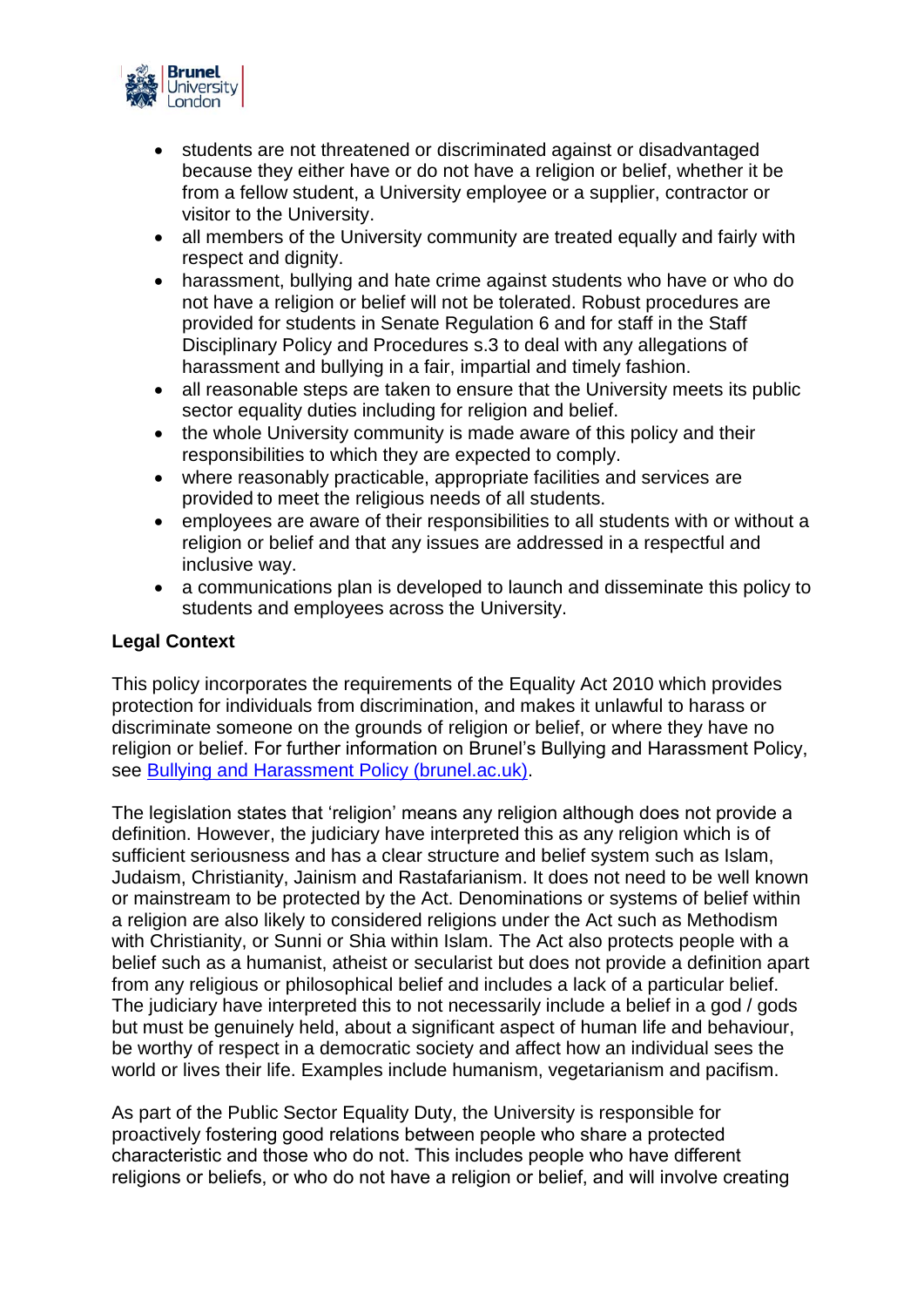

an environment where positive relationships can exist and which encourages positive dialogue, along with managing and / or avoiding tensions between different groups and those with other protected characteristics such as ethnicity, sexuality, gender reassignment and disability. The University is also required to tackle prejudice and promote understanding between people who share a protected characteristic and those who do not.

Individuals are also protected by Article 9 of the Human Rights Act 1998 which covers freedom of thought, conscience and religion and gives individuals the absolute right to hold or change a particular religion or belief and that they have a qualified right to manifest that religion or belief such as in dress or how they behave. It includes all religion and a wide range of philosophical beliefs including veganism, agnosticism and atheism. There could be some situations when the right might be limited so as to protect public safety and the rights and freedoms of others.

The Racial and Religious Hatred Act (2006) specifically expanded the Public Order Act (1986) to ensure 'stirring up hatred against persons on religious grounds' is prohibited in England and Wales.

# **Freedom of Belief**

Brunel takes its commitment to freedom of belief very seriously but only when it is lawful and those concerned exhibit a degree of tolerance and patience towards views in opposition of to their own but also support group concept of rational debate. Access to University premises or facilities both on campus and online should not be denied based on lawful belief and members of the University should be able to go about their business without fear of intimidation. However, there may be situations when the University needs to set limits on certain freedoms in order to preserve the rights and freedoms of others. For further details, see [Code of Practice to](https://www.brunel.ac.uk/about/administration/policy?id=af2765a6-f77e-4ffb-934b-98f8b15e7fb9) Ensure [Freedom of Speech and Freedom of Expression 2019/20 \(brunel.ac.uk\).](https://www.brunel.ac.uk/about/administration/policy?id=af2765a6-f77e-4ffb-934b-98f8b15e7fb9)

#### **Admissions and Enrolment**

Brunel is committed to ensuring that our admissions procedures are conducted fairly and consistently for all students including those with or without a religion or belief. It is important that all staff involved are aware not to discriminate against applicants on grounds of religion or belief, or to make offers based on their religion or belief. New students may have particular needs and / or concerns related to their religion or belief and they should be encouraged to seek information and advice on the support they need relating to religion or belief. For further information, see Faith & spirituality [\(brunel.ac.uk\)](https://students.brunel.ac.uk/support/faith-spirituality) and [Book an appointment for Student Support & Welfare](https://students.brunel.ac.uk/support/book-an-appointment-through-our-support-welfare-team)  [\(brunel.ac.uk\).](https://students.brunel.ac.uk/support/book-an-appointment-through-our-support-welfare-team)

When students complete the online enrolment process at Brunel, they will be asked to provide passport verification and to have their photograph taken for their student ID cards. If they wear a face covering they will need to remove it for verification purposes and arrangements will be made with the individual student to do this in a sensitive appropriate way.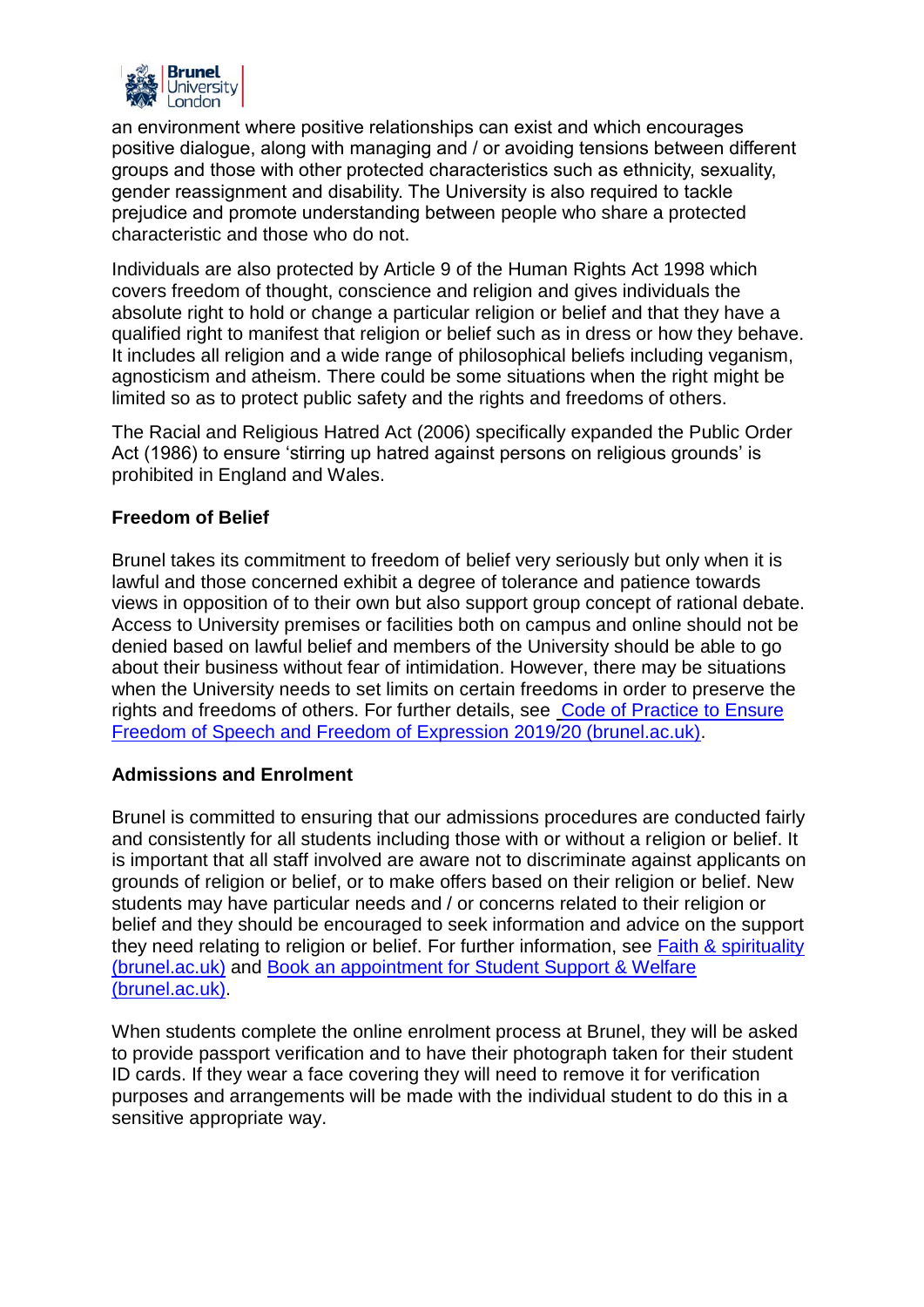

# **Teaching and Learning**

The University seeks to ensure that all its teaching, learning and assessment are informed by an understanding of issues of equality, diversity and inclusion in relation to religion, belief and non-belief. Academic staff members are committed to taking an inclusive approach to their curriculum design and delivery, including their use of resources, sites and platforms and by engaging with students to raise awareness of different religions and beliefs and generating challenging discussion and debate as part of respectful enquiry. For full details on the University's inclusive toolkit for academics, see [Individual inclusive learning and teaching toolkit.](https://teams.microsoft.com/l/file/6770F6CE-9949-41BD-9A89-6F71C871AF6F?tenantId=4cad97b1-5935-4103-a866-57ad98a1517e&fileType=pdf&objectUrl=https%3A%2F%2Fbrunel365.sharepoint.com%2Fteams%2FPROJ-StaffGuidanceDeliveringEducationalProvision2020-21%2FShared%20Documents%2F%E2%9C%85%20Good%20Practice%2FIndividual%20inclusive%20learning%20and%20teaching%20toolkit.pdf&baseUrl=https%3A%2F%2Fbrunel365.sharepoint.com%2Fteams%2FPROJ-StaffGuidanceDeliveringEducationalProvision2020-21&serviceName=teams&threadId=19:1f9eefc47b394375934b261ab2076df5@thread.tacv2&groupId=3084319e-c245-46a3-b66e-5fd2c0ded085)

# **Timetabling**

Brunel has a common timetable which aims to ensure that teaching and learning requirements are delivered efficiently and effectively within the time and space available. This is normally 8.00 am to 8.00 pm Monday to Friday although the University endeavours to schedule the majority of classes between 9.00 am to 6.00 pm. Every effort will be made not to schedule teaching during prayer hour on a Friday between 1.00 pm – 2.00 pm or on Wednesday afternoons although this may not always be possible. However, apart from this exception, it will not be possible to accommodate the diversity of religious observance requirements within the timetable although every effort is made to provide facilities for religious observance (see below). As such students will be expected to attend teaching and learning events when they are scheduled.

The University does recognise that there may be an exceptional circumstance when a student might be absent due to religious observance, although this must not be a regular occurrence. If such a situation does arise, they should contact their department to see if alternative arrangements can be made although this may not always be possible. However this should not interfere with the standard of the student's work, or any attendance requirements. For further information on Timetabling, see [Timetabling and Examinations \(brunel.ac.uk\).](https://staff.brunel.ac.uk/directorates/sas/timetabling-and-examinations)

Some departments / divisions may schedule field classes during weekends, vacation periods and public holidays. Students who might require a leave of absence from this type of activity on religious grounds should discuss this in advance and request permission from both their tutor and head of department although it should be noted that alternative provision may not always be possible.

If a student is undertaking a work placement, they should liaise with their Placement Provider to make local arrangements. For further information, see [https://students.brunel.ac.uk/documents/Policies/edi-student-work-placement-policy-](https://students.brunel.ac.uk/documents/Policies/edi-student-work-placement-policy-2021.pdf)[2021.pdf.](https://students.brunel.ac.uk/documents/Policies/edi-student-work-placement-policy-2021.pdf)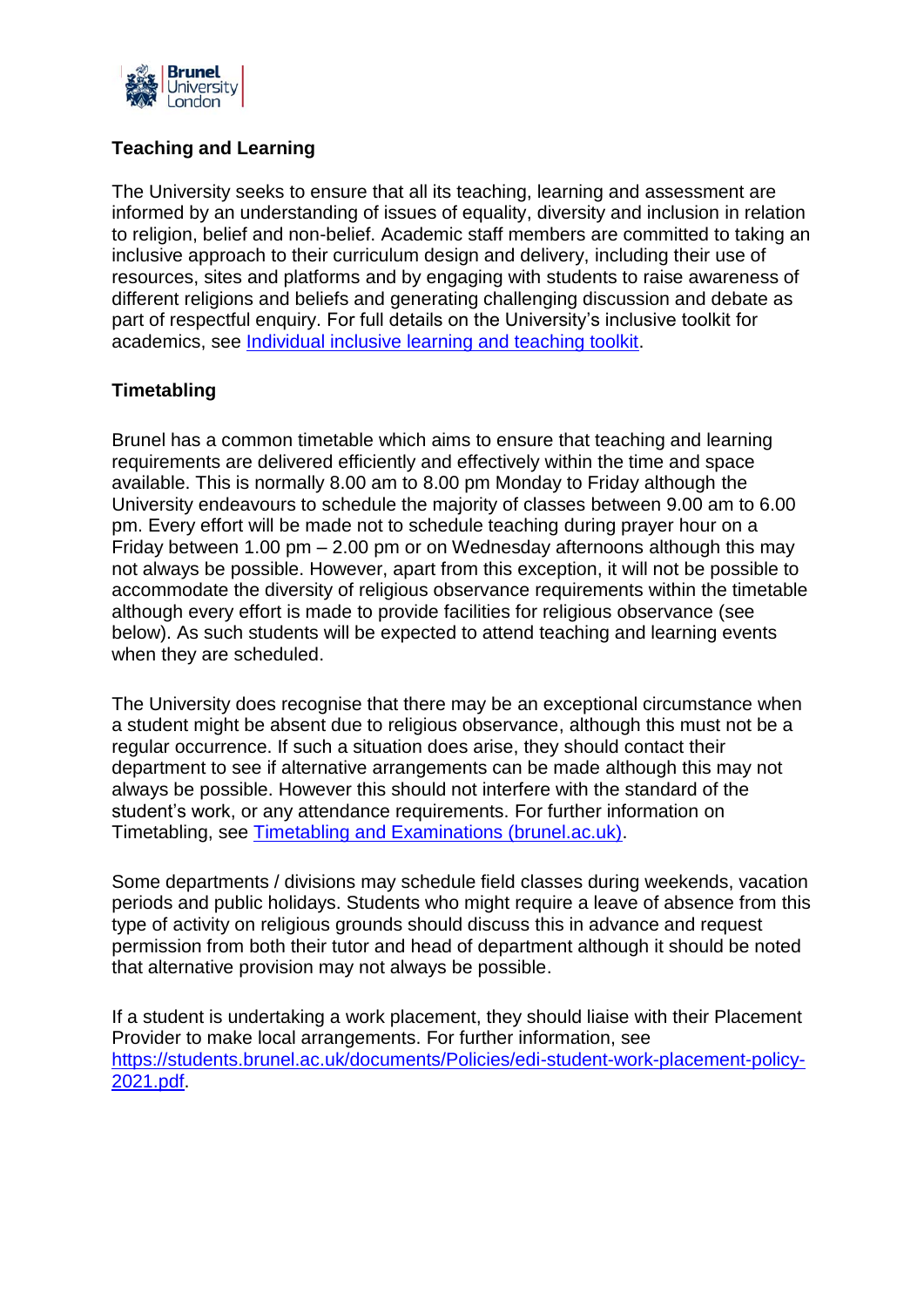

#### **Assessments**

Assessment deadlines are given in advance to students, and students who are observing religious observance or festivals around the time of the deadline will need to plan their work so that it is completed in good time. It is not University practice to consider such a situation under the Extenuating Circumstance Policy where "a significant event negatively affects a student's ability to submit work, attend an assessment or perform to their usual standard in an assessment of any type. It should be unavoidable, unexpected and beyond the control of the student." A student should discuss any issues with their department in advance. For further details, see [Extenuating Circumstances Guidance for Students \(brunel.ac.uk\).](https://students.brunel.ac.uk/documents/Policies/extenuating-circumstances-guidance-for-students.pdf)

### **Examinations**

The University will not be able to reschedule an exam or assessment because of a religious celebration on that day due to the variety of faiths and the need to run exams in accordance with the University's set academic calendar. Brunel aims to provide a fair and consistent approach for all students. For more information, see [Timetabling and Examinations \(brunel.ac.uk\).](https://staff.brunel.ac.uk/directorates/sas/timetabling-and-examinations) If a student needs further advice regarding an examination or an assessment, they should speak with their Department or the Student Support and Welfare Team.

Where students do have examinations or assessments scheduled, they should arrange to pray either before or after as appropriate.

When students sit examinations, verification of their identity may be required. Any candidate wearing religious dress that covers their face may need their ID checked at the end of the examination, privately and by a female invigilator. For online assessments where external accrediting bodies require identification via facial recognition, the student should make a local arrangement with their department to ensure that their identity can be verified in a sensitively appropriate way.

# **Chaplaincy**

Brunel provides a chaplaincy service which is based in the Meeting House to support the diverse spiritual and religious needs of both students and staff throughout the week. The Meeting House is the place of hospitality and support. It has a very flexible setting, with tables and chairs, which can be used for meetings, social gatherings and religious services. It also has a 'Quiet' room, a small space for moments of meditation and quiet reflection. Finally, all chaplains are available for the University's Listening Service which offers support to those who need a conversation and prayer in a difficult time. For more information, please see [Faith & spirituality](https://students.brunel.ac.uk/support/faith-spirituality)  [\(brunel.ac.uk\).](https://students.brunel.ac.uk/support/faith-spirituality)

#### **Religious Observance / Prayer**

The University will make every reasonable effort to provide suitable space for prayer, quiet contemplation and ablution where practical and will provide information about this provision. Students should only use these designated spaces for their religious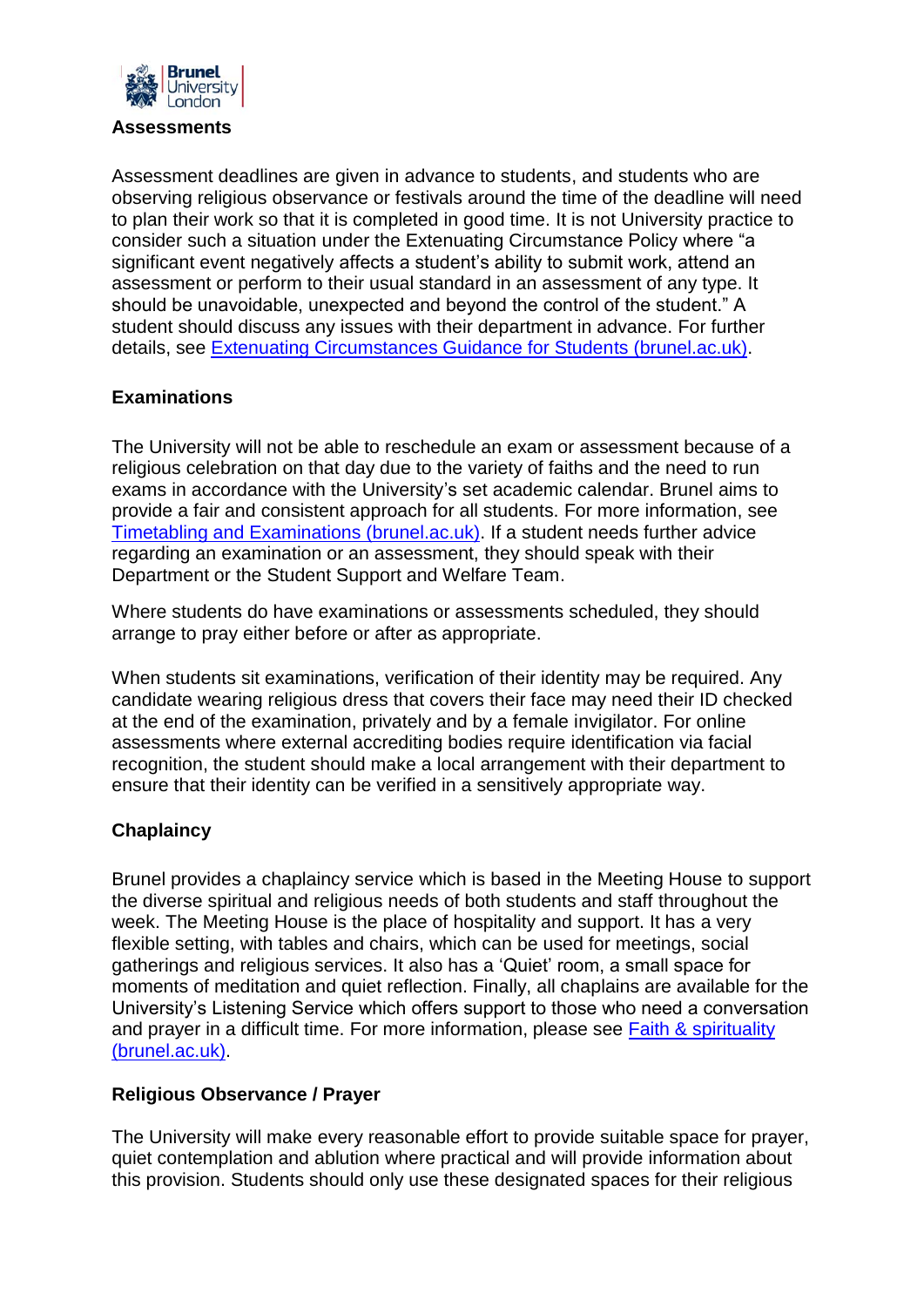

observance or prayer as they need to be considerate of the effect that they might have on others and be sensitive to those. For further detail about current provision, please see [Faith & spirituality \(brunel.ac.uk\).](https://students.brunel.ac.uk/support/faith-spirituality)

### **Food**

Brunel has a range of outlets which provide / sell a variety of food options including vegetarian and vegan and halal foods. Events organised by Brunel will provide vegetarian and vegan options in observance of different religious dietary practices. Other catering requirements will be considered as needed. For further support, please contact the Meeting House in the first instance at [Faith & spirituality](https://students.brunel.ac.uk/support/faith-spirituality)  [\(brunel.ac.uk\).](https://students.brunel.ac.uk/support/faith-spirituality) The University will be sensitive to the needs of members of its community who do not consume alcohol and will provide alcohol-free catering and social spaces to meet religious and / or associated cultural dietary requirements.

### **Dress**

Brunel does not impose a dress code on the university community and welcomes the diversity of dress and individual style including items which may be associated with particular religious beliefs and associated cultural practices. There may be certain situations in students' teaching when it might not be appropriate to wear particular religious dress, such as for health and safety reasons in laboratory-based disciplines where protective clothing may also need to be worn. If such clothing leads to a conflict with a student's religious belief, they should liaise with the tutor responsible for the activity who will seek a satisfactory solution. However, Health, Safety and Security will be paramount. For guidance on individual cases contact the Health and Safety Team at [https://intra.brunel.ac.uk/safety/Pages/default.aspx.](https://intra.brunel.ac.uk/safety/Pages/default.aspx) When undertaking a work placement, a student must adhere to any local dress codes determined by the providers.

# **Support**

The University provides practical guidance and support to students with or without different religions and / or beliefs and this can be accessed through the Student Support and Welfare Team either face to face by visiting the Student Centre or via phone: 01895 267045 or email: [studentsupport@brunel.ac.uk.](mailto:studentsupport@brunel.ac.uk) Should students encounter any barriers to their experience at Brunel as a result of / or connected to their religion or belief, or non-belief, they are also encouraged to contact the Student Support and Welfare Team for advice and guidance. If staff need any advice or information to support their students, they can contact the Student Equality and Diversity Manager via

[https://staff.brunel.ac.uk/directorates/sas/student-equality-diversity-and-inclusion.](https://staff.brunel.ac.uk/directorates/sas/student-equality-diversity-and-inclusion)

#### **Disclosure and Confidentiality**

No student is under any obligation to disclose whether they have a religion or belief or no belief, although they are asked this as part of the University's registration task. The information shared is kept as confidential data and is used to ensure that the University provides appropriate services and facilities for students with different social and cultural characteristics. The University also uses the data to monitor that